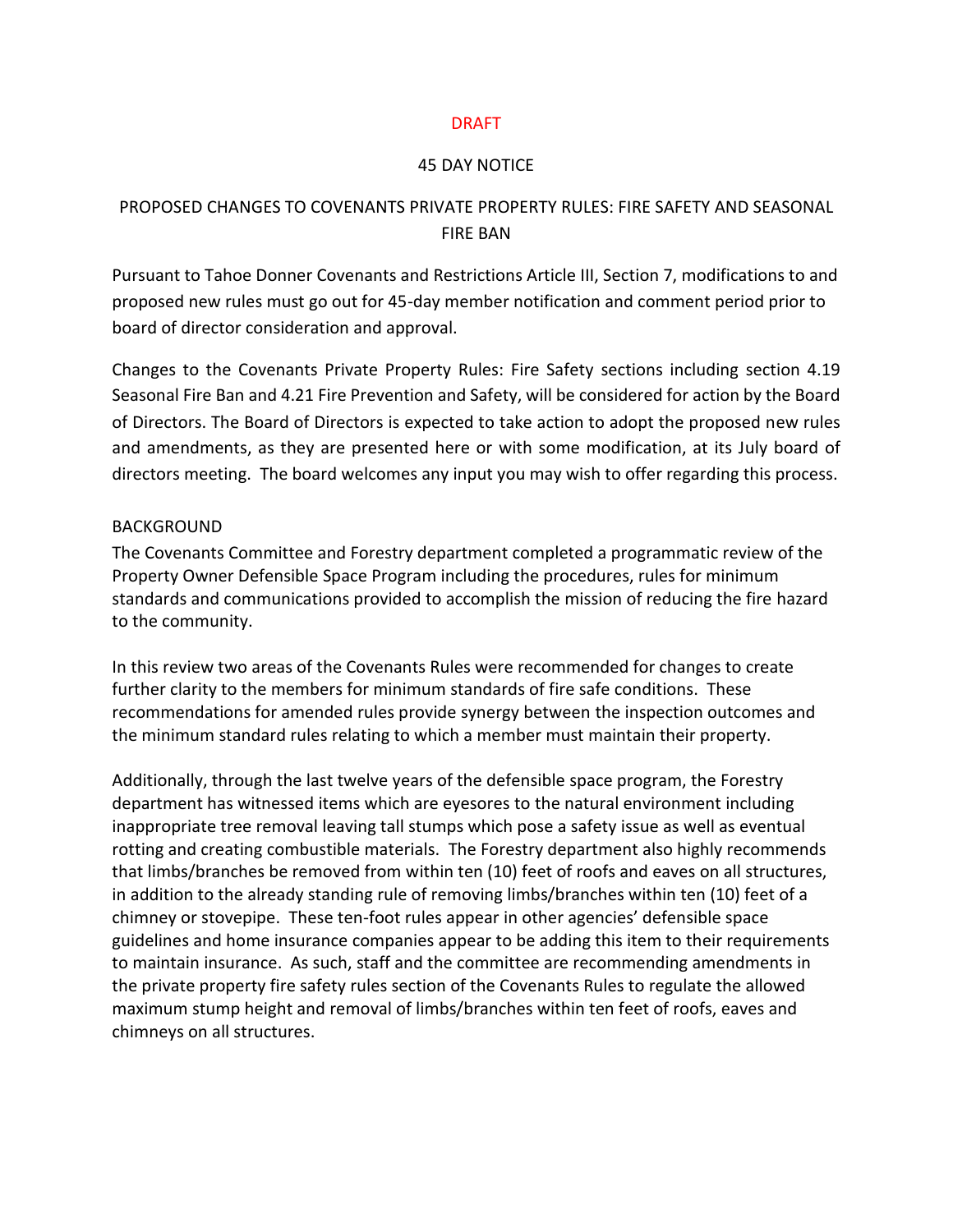Purpose and Effects of Proposed Changes to Section 4.21:

- Increase defensible space around the property.
- Remove tall tree stumps which are an eyesore, potential safety hazard and as time progresses reducing the fuel load.
- Continue to improve clarity and become consistent with defensible space standards set forth by other agencies.
- The potential of assisting owners with maintaining their homeowner's insurance.

Separately, in 2019 Tahoe Donner formally adopted the Seasonal Fire Ban rule which intentionally references the Truckee Fire Protection District's (TFPD) Outdoor Fire Ban ordinance. Tahoe Donner's rule was adopted in advance of TFPD's ordinance adoption and during which time the district adopted other new ordinances which changed the final numbering of the TFPD Outdoor Fire Ban ordinance.

Since the Tahoe Donner Seasonal Fire Ban cites Ordinance 03-2019 incorrectly, we advise modifications to the rule to correct the referencing. There was no substantive change between the ordinance presented and when finally adopted by the TFPD board; the change arguably falls under Civil Code Section 4355(b) – basically a non-substantive change. However, it is advised by legal counsel to pursue modifications of the fire ban through a 45-day notice and comment period process.

Purpose an Effect of Proposed Changes Section 4.19:

The purpose of the changes would be to delete the current reference in the rule to the outdated 2019 ordinance and to instead reference any TFPD ordinance and provide the TFPD link for information. No effect to members with the proposed changes.

Key Dates:

- June 1, 2020: 45-Day Member Notification and Comment Period begins
- June 26, 2020: Board of Directors meeting; hears additional member comment, discussion item only
- July, 2020 Date TBD: Board of Directors consider acting on proposed changes to with or without some modifications.

Proposed modifications are shown below in red and strikethrough:

# **4.19 Fire Safety**

a. Seasonal Outdoor Woodburning Fire Ban. Tahoe Donner properties are subject to Truckee Fire Protection District Ordinances 03-2019 which bans or regulate wood and charcoal fires, including fireplaces and barbecues, during periods designated by Truckee Fire Protection